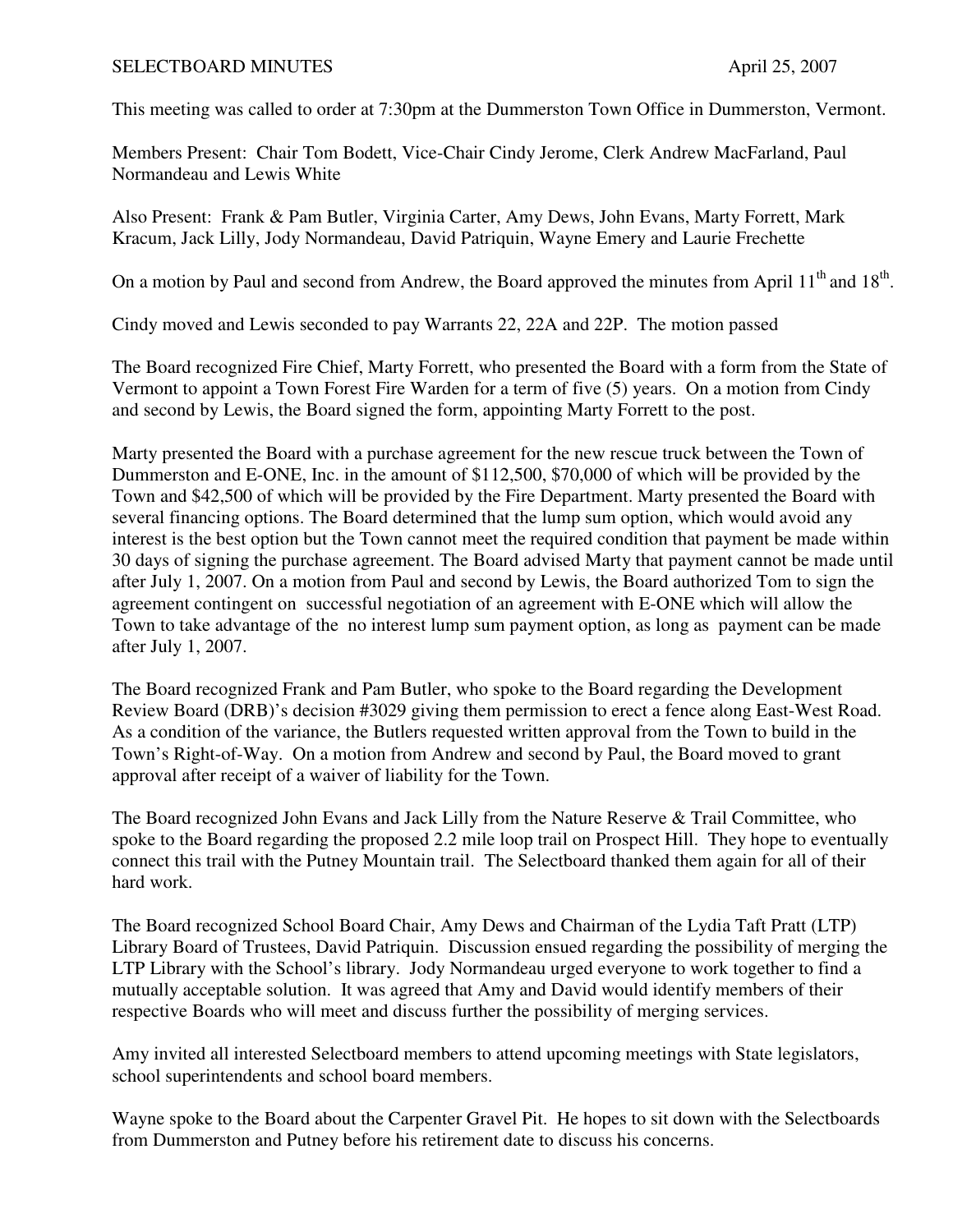The Board reviewed the 2008 Enhancements Program received from the VT Agency of Transportation. Wayne will do further research this program further to see if the Town can benefit from this program.

The Board reviewed and discussed a letter from Hague Road resident, Barbara Rocray regarding recent storm damage in her front yard. Wayne will contact Ms. Rocray and discuss possible solutions to her concerns.

The Board authorized Tom to sign the equipment bid sheet from Tenco that was approved at the last meeting.

The Board reviewed bids received from Dave Manning, Inc. (\$7500) and Springfield Paving (\$7300) to pave the roadway at the Carpenter Gravel Pit. On a motion from Paul and second by Lewis, the Board awarded the bid to the lowest bidder, Springfield Paving.

The Board reviewed and discussed a letter from Margaret Everitt regarding the new road foreman's position and transportation issues. Tom will respond to Ms. Everitt.

The Board reviewed and discussed an invoice received from Dompier Electric for work done on the generator at the Town Office. The Board authorized Laurie to pay the invoice on the next warrant.

On a motion from Cindy and second by Paul, the Board authorized Laurie to transfer the \$1829.13 left in the Reappraisal Fund to the CD being opened up at TD Banknorth for the next reappraisal.

Paul reported to the Board that the covered bridge plaque is being worked on at Abbiati Monuments.

The Board reviewed the RERP proposed revisions recently received from VT Emergency Management. The proposed revisions were not accepted by the Board; Cindy will advise VEM of this decision.

On a motion from Cindy and second by Paul, the Board moved to appoint Lee Chamberlin as Road Foreman, effective June 15, 2007. **His** new pay scale will take effect on June 3, 2007.

On a motion from Cindy and second by Lewis, the Board tabled discussion on the Animal Control ordinance until a later meeting. In the meantime, Tom will speak with the Sheriff's Department about this issue.

On a motion from Cindy and second by Lewis, the Board signed the road work order for Slab Hollow state funds.

The Board reviewed the proposed changes to the Zoning By-laws from the Planning Commission. The Board will hold a public hearing on these changes on May 23<sup>rd</sup> at 7:30PM; the regular Selectboard meeting to immediately follow.

Tom spoke to the Board about the BCA work session to be held on May  $15<sup>th</sup>$  at 6:30PM.

There being no further business to come before the Board, the meeting was adjourned at 10:02PM.